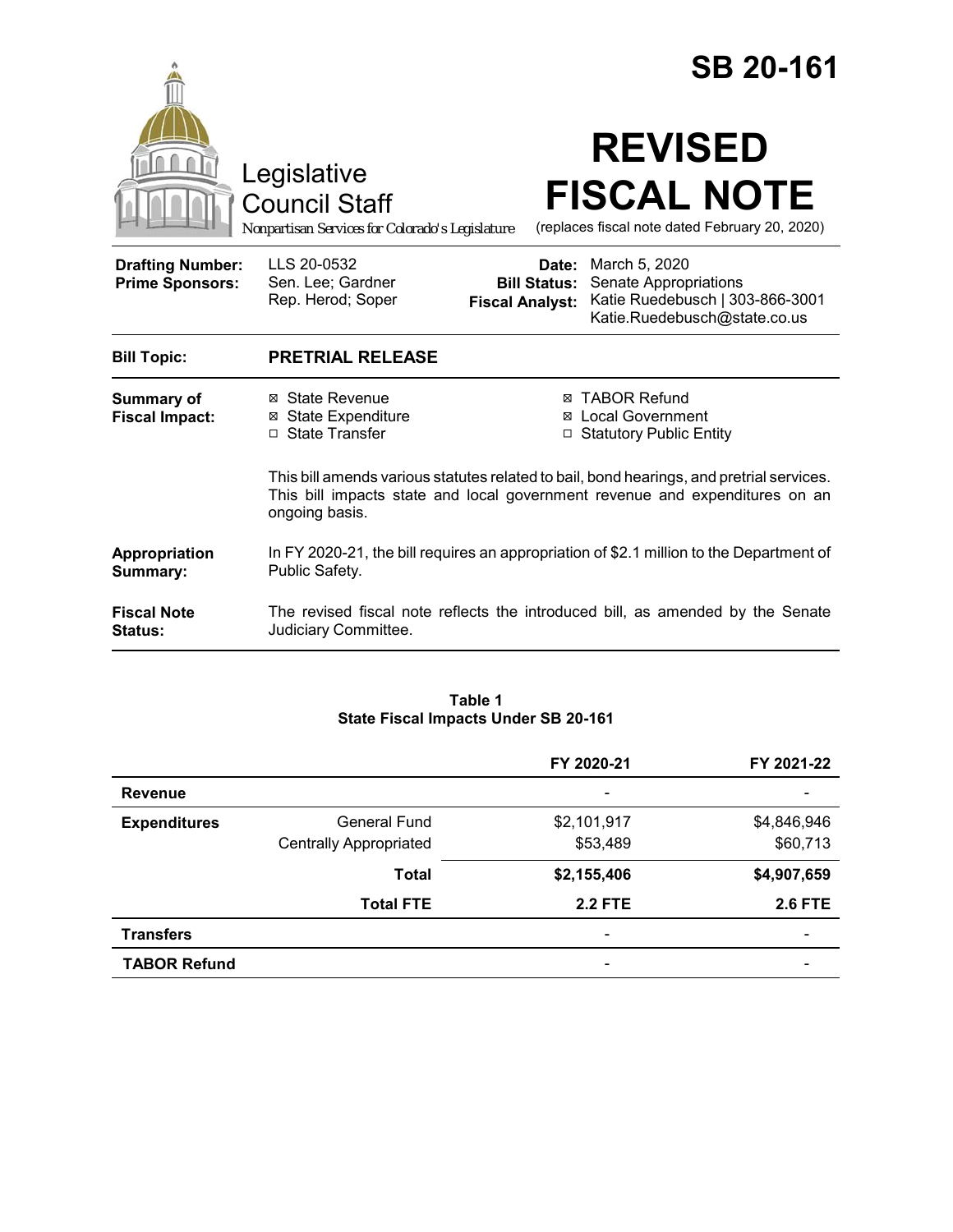# **Summary of Legislation**

This bill amends various statutes related to bail, bond hearings, and pretrial services as discussed below.

**Bond hearing considerations.** The bill requires the least restrictive bond conditions that do not include monetary requirements to be used for any offenders not released through the pretrial screening process. The bill specifies considerations that must be made by the court in setting bond for the offender and the types of bond that may be used. The court must order the commencement of the criminal proceedings within three days of the initial hearing, excluding weekends and holidays, unless good cause is shown for additional time or the parties to the case agree to additional time. A defendant in custody has scheduling preference over other court matters. This bill specifies procedures for how a defendant, prosecuting attorney, or bonding commissioner can ask for a review and modification of a bond.

**Appellate review.** The bill includes new procedures and timeframes for appellate court review of the terms and conditions of bail or appeal bond. This bill specifies the actions the appellate court may take in response to its review.

**Judicial district pretrial services.** This bill requires each judicial district to develop the following procedures, which must be implemented by April 1, 2021:

- a pretrial release screening process to assess each arrested offender as soon as possible and no later than 24 hours after admission to a detention center; and
- an administrative order of the Chief Judge of the judicial district that specifies written criteria allowing for the immediate pretrial release of certain persons detained on a summons or unsecured personal recognizance bond without monetary conditions and without an initial pretrial hearing. Each district must obtain input from local stakeholders and at least one person that was incarcerated in the district because of an inability to pay a monetary bond.

The Division of Criminal Justice (DCJ) in the Department of Public Safety (DPS) must develop statewide standards and guidelines for pretrial release screening and release criteria. The standards and guidelines must be developed in conjunction with nationally relevant research and best practice models. By October 1, 2022, and every October 1 thereafter, the DCJ will evaluate the outcome of bond setting processes. Each Chief Judge of a judicial district must designate a person, agency, or program for each detention facility in the district to conduct pretrial screening, and must identify a bonding and release commissioner who is authorized to release defendants without monetary bond conditions.

**County pretrial services.** Under current law, counties are encouraged, but not required, to establish pretrial services programs. This bill requires all counties and city and counties to establish pretrial services by April 1, 2021. Under the bill, a community pretrial advisory board must be established in each judicial district to create a plan for the pretrial services program. The Chief Judge of a district must approve the pretrial services plan before it is established. Such programs may be administered by the county or through a contract with a private nonprofit entity or an intergovernmental agreement with another local government. Counties may contract with a for-profit entity for the provision of a pretrial services program if the county ensures that private entity operates without identifiable conflict. Minimum standards and reporting requirements for each pretrial services program are specified in the bill. By March 1, 2022, and every March 1 thereafter; counties must provide an annual calendar year report to DPS and the DPS will present an annual combined report to the General Assembly.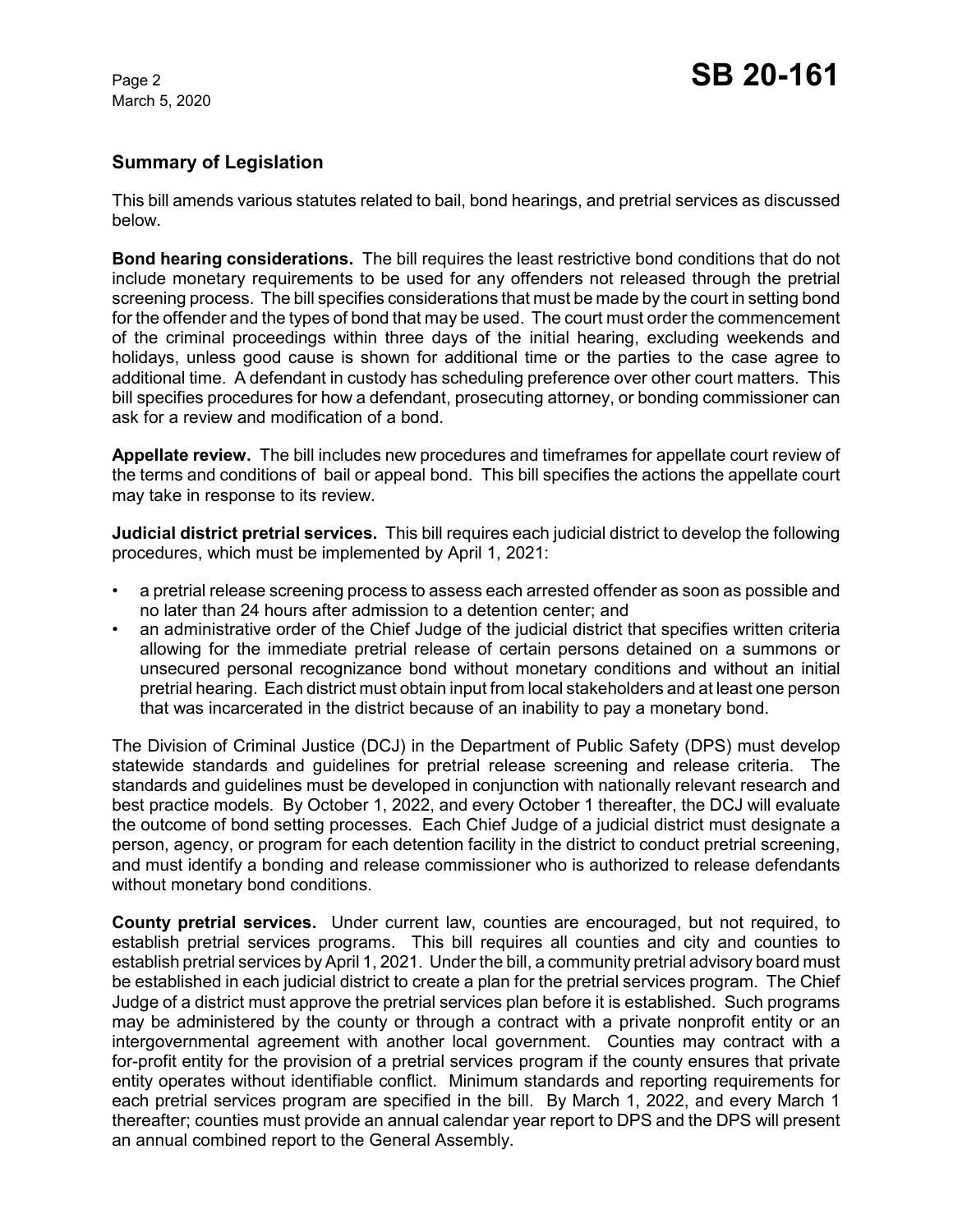**Pretrial Services Cash Fund**. The Pretrial Services Cash Fund is created for the purpose of operating or assisting in the operation of county pretrial service programs. Counties are encouraged to seek funding to implement locally based pretrial programs. This includes, but is not limited to, program development, assessment services, contract services, and supervision services. The fund consists of any money appropriated by the General Assembly and the DPS is authorized to accept gifts, grants, and donations from any public or private donor. The DPS must create a funding formula to distribute funds from this cash fund to counties that allow for early release of persons arrested without monetary conditions of bond and allow for the continued release of persons. All counties are eligible for this funding.

**Risk assessment instrument.** By December 1, 2020, the DCJ must compile an inventory of approved pretrial risk assessment instruments available for use in Colorado. DCJ must review and approve empirically developed and validated risk assessment instruments to be used by pretrial services programs. Any risk assessment instrument must be evaluated, developed, and validated in Colorado to maximize accuracy and minimize race, ethnicity, or gender bias. The results of these studies must be presented to General Assembly. The bill specifies what information must be collected by jurisdictions using a risk assessment tool.

**Summons in lieu of warrant or arrest.** The bill requires that summons be issued for all traffic offenses, petty offenses, and misdemeanor offenses, with some exceptions outlined in the bill. In addition, law enforcement may issue a summons for felony offenses pursuant to a local policy developed with the consent of a district attorney. For any Class 4, 5, or 6 felony offenses, along with level 3 and 4 drug felony offenses, the bill states a preference and presumption for summons instead of arrest with certain exemptions included in the bill. If a summons is issued in lieu of arrest or a warrant, the summons must be in writing and include certain information outlined in the bill.

#### **State Revenue**

Beginning in the FY 2020-21, this bill impacts state cash fund revenue from bond forfeitures and gifts, grants, and donations. Bond forfeitures are subject to TABOR; however, gifts, grants, and donations are not.

**Bond forfeitures.** To the extent that more defendants are released on a non-monetary bond, this bill decreases bond forfeiture revenue. This decrease is assumed to be minimal.

**Gifts, grants, and donations.** This bill authorizes the collection of gifts, grants, and donations which will increase state cash fund revenue. As of this writing, no source of gifts, grants, and donations have been identified.

#### **State Expenditures**

This bill increases state expenditures in the DPS by a total of \$2.1 million and 2.2 FTE in FY 2020-21 and \$4.9 million and 2.6 FTE in FY 2021-22. Workboard in the Judicial Department will also be impacted. These impacts are shown in Table 2 and discussed below.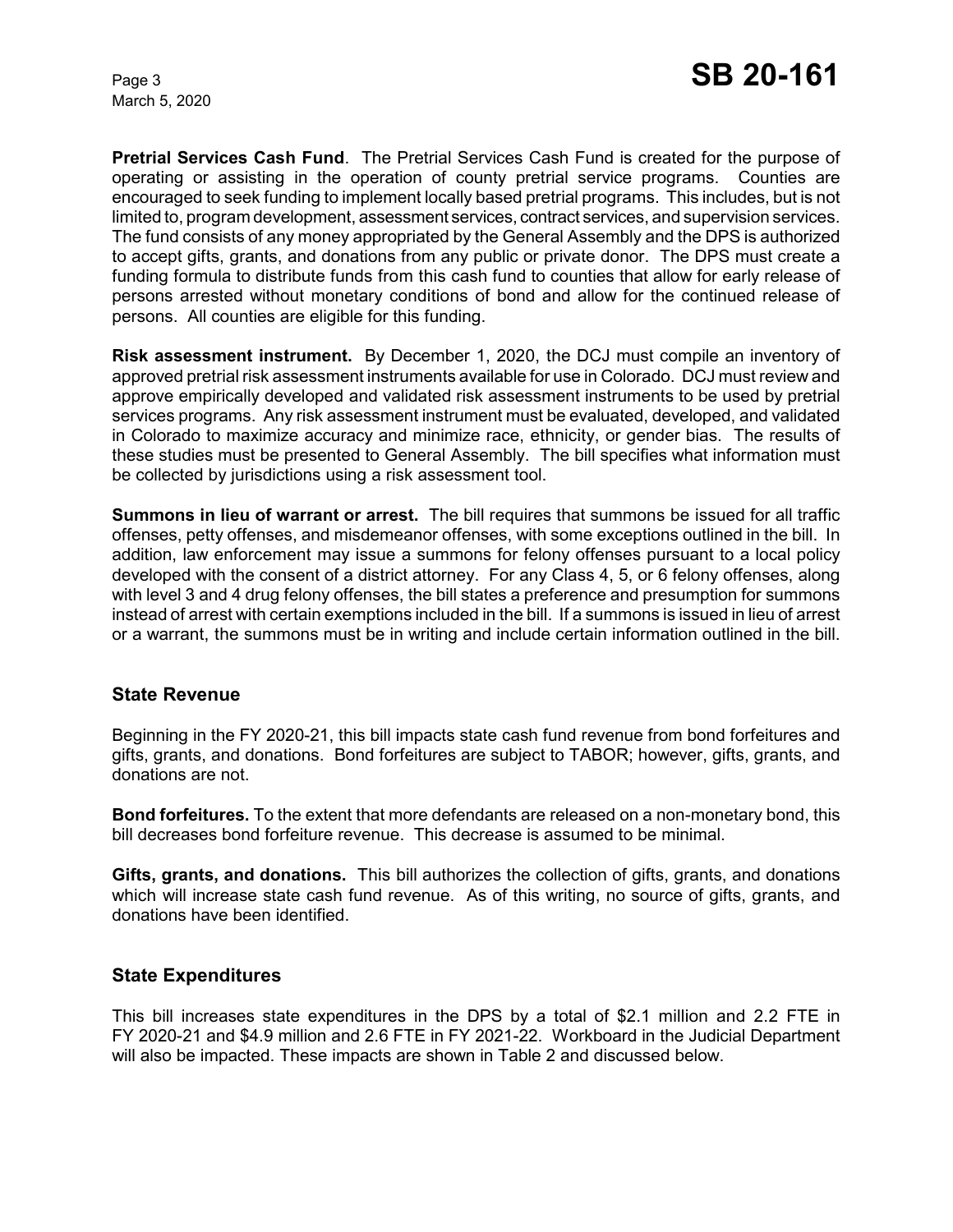| <b>Cost Components</b>                             | FY 2020-21           | FY 2021-22     |
|----------------------------------------------------|----------------------|----------------|
| <b>Department of Public Safety</b>                 |                      |                |
| <b>Personal Services</b>                           | \$157,367            | \$188,840      |
| <b>Operating Expenses and Capital Outlay Costs</b> | \$21,705             | \$3,510        |
| Cash Fund Distribution                             | \$1,868,151          | \$4,642,152    |
| <b>Contractor Costs</b>                            | \$42,250             |                |
| Travel                                             | \$11,556             | \$11,556       |
| Document Management                                | \$888                | \$888          |
| Centrally Appropriated Costs*                      | \$53,489             | \$60,713       |
| FTE - Personal Services                            | 2.2 FTE              | 2.6 FTE        |
|                                                    | \$2,155,406<br>Total | \$4,907,659    |
| <b>Total FTE</b>                                   | <b>2.2 FTE</b>       | <b>2.6 FTE</b> |

**Table 2 Expenditures Under SB 20-161**

 *\* Centrally appropriated costs are not included in the bill's appropriation.*

**Department of Public Safety.** DPS requires 1.0 FTE for a statistical analyst to gather data, assist in the assessment tool evaluation, analyze bond data, develop methodologies and best practices, and comply with the required reporting included in the bill. Travel costs for the analyst are included in order to work with local jurisdictions and stakeholders, as well as provide education, training, and assistance. DPS also requires 1.6 FTE for a program grant manager and financial grant manager to develop and implement the county pretrial services funding. The fiscal note assumes \$1.9 million and \$4.6 million in funding is necessary to fund distributions to counties from the Pretrial Services Cash Fund in FY 2020-21 and FY 2021-22, respectively. It is also assumed that in order for DPS to compile an inventory of approved pretrial risk assessment instruments available for use in Colorado by December 1, 2020, the department requires a consultant. 65 hours of consultant time are needed at a rate of \$650 per hour in FY 2020-21 only. DPS also requires document costs for training materials and reports. Standard operating costs are included for this position and costs are prorated in FY 2020-21 for the General Fund paydate shift and the August start date.

**Judicial Department.** Trial court workload in the Judicial Department may both increase and decrease under this bill. To the extent that more offenders are released on bond prior to an initial hearing, workload will decrease. However, by adding additional criteria that must be considered when making bonding decisions, workload is increased. Workload will also increase if more offenders fail to appear in court on non-monetary bonds to produce a bench warrant and conduct a rehearing. Should a change in funding be required for the trial courts, this fiscal note assumes it will be addressed through the annual budget process.

**Centrally appropriated costs.** Pursuant to a Joint Budget Committee policy, certain costs associated with this bill are addressed through the annual budget process and centrally appropriated in the Long Bill or supplemental appropriations bills, rather than in this bill. These costs, which include employee insurance and supplemental employee retirement payments, are estimated to be \$53,489 in FY 2020-21 and \$60,713 in FY 2021-22.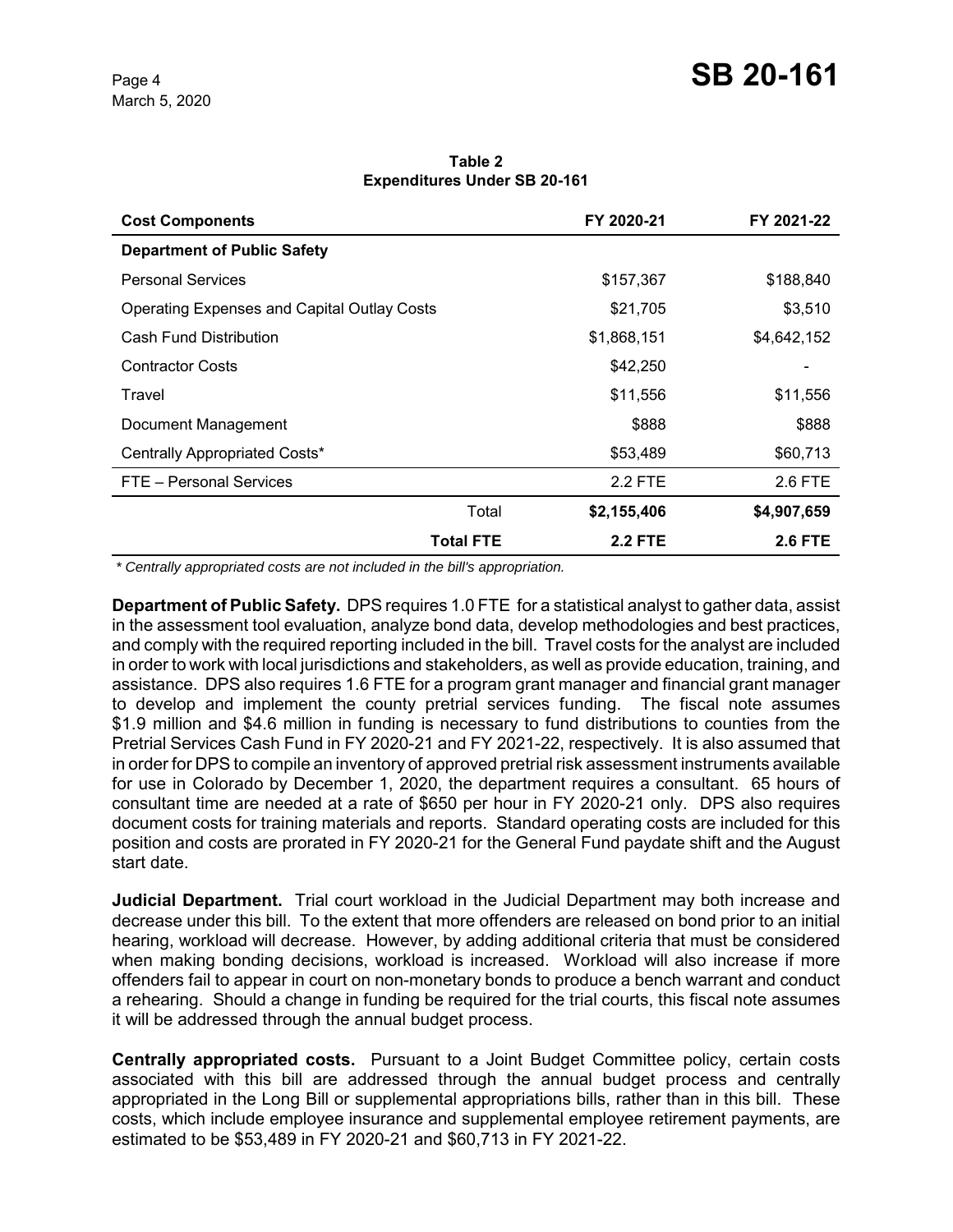**TABOR refunds.** The bill is expected to minimally decrease state General Fund obligations for TABOR refunds by in FY 2020-21 and FY 2021-22. Under current law and the December 2019 Legislative Council Staff forecast, the bill will correspondingly decrease the amount refunded to taxpayers via sales tax refunds made available on income tax returns for tax years 2021 and 2022, respectively. A forecast of state revenue subject to TABOR is not available beyond FY 2021-22.

### **Local Government**

This bill is expected to impact local government revenue, costs, and workload, as described below. The exact impact will vary by county depending on the caseload, existing pretrial service programs, staffing levels and future decisions on how pretrial services are to be provided.

**District attorneys.** This bill will increases costs for district attorney offices. Workload will increase to assist in the creation of county pretrial services in counties that do not already have such services and to ensure the filing of cases within three days after an initial hearing and to attend additional bond reconsideration hearings. Workload to prepare for and attend bond hearings is decreased because more offenders will be released through pretrial service programs before such a hearing occurs.

**County pretrial services.** Costs and workload will increase for all counties to establish pretrial services programs by April 1, 2021. Costs will vary by county depending on the number of offenders and how the program is implemented. Costs and workload will increase in counties that currently have pretrial services to update policies and procedures to ensure they are compliant with the requirements of this bill and the standards and guidelines. This could require additional staff and IT costs to ensure pretrial screening tools meet the requirements established. To the extent that a county currently provides pretrial services and elects to enter into an intergovernmental agreement or contracts with a non-profit organizations, costs may be reduced. These impacts will vary by county and have not been estimated. Future county pretrial services costs will be reduced if funding is received from the state Pretrial Services Cash Fund.

**Denver County Court.** Revenue costs and workload for Denver County Court will also be impacted by a minimal amount. Costs and workload also increase to ensure compliance with the requirements of this bill and the standards and guidelines that will be created by DCJ.

## **Effective Date**

The bill takes effect August 5, 2020, if the General Assembly adjourns on May 6, 2020, as scheduled, and no referendum petition is filed.

#### **State Appropriations**

For FY 2020-21, the bill requires a General Fund appropriation of \$2,101,917 to the Department of Public Safety, and 2.2 FTE.